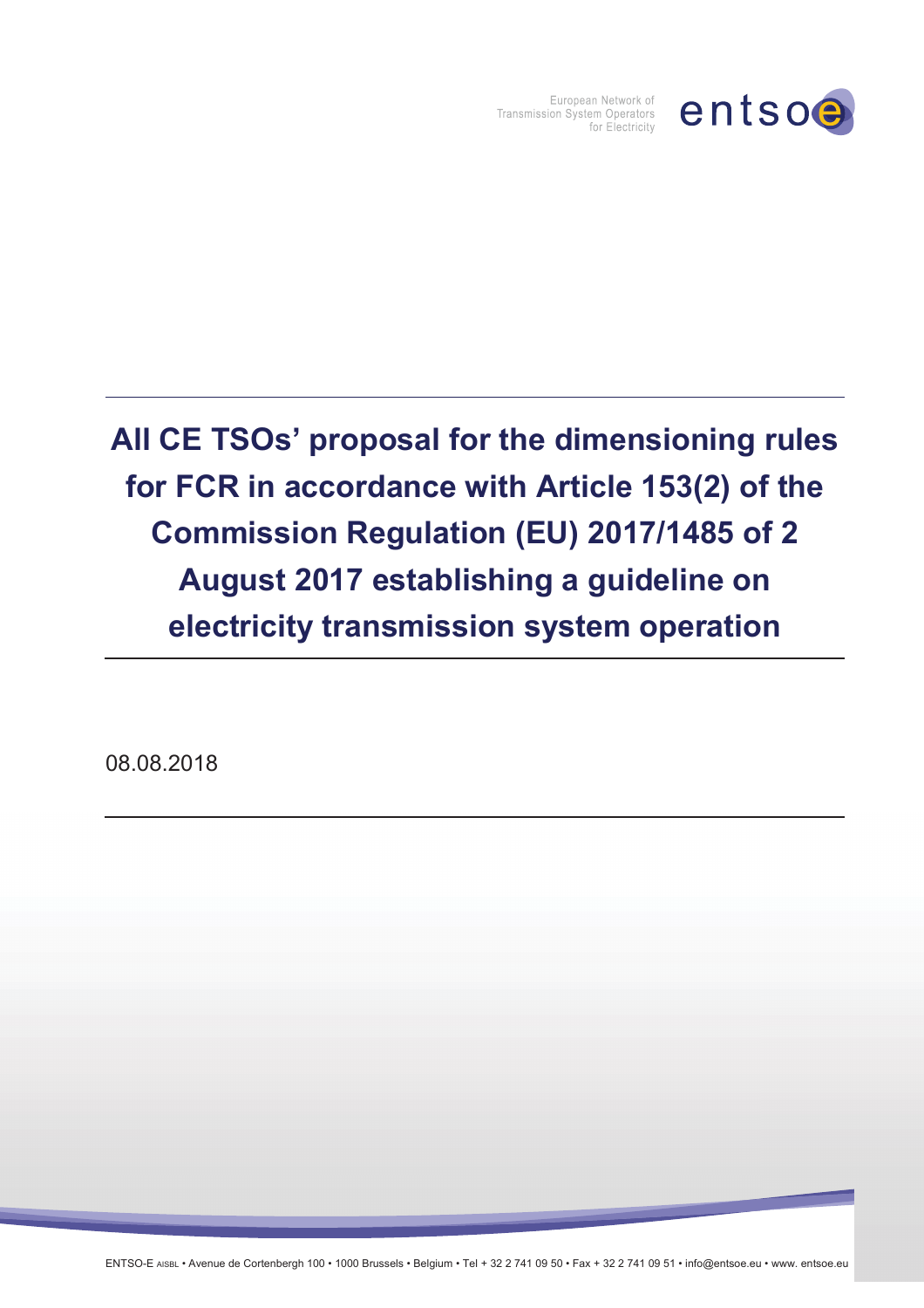

## **Contents**

| $\overline{2}$ |  |
|----------------|--|
| 3 <sup>7</sup> |  |
| $\overline{4}$ |  |
| 5 <sup>5</sup> |  |
| 6              |  |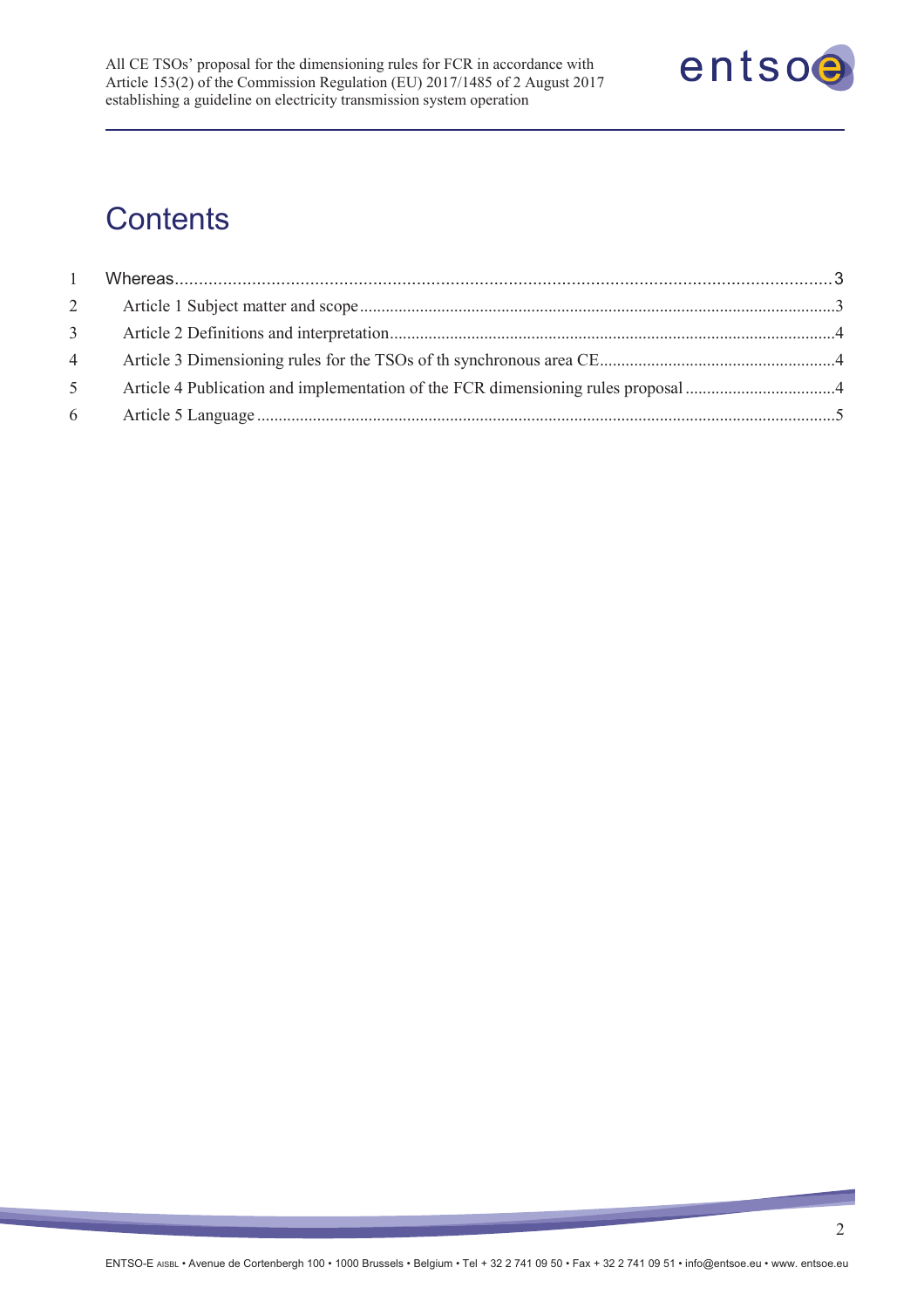

All Transmission System Operators of synchronous area Continental Europe are taking into account the following;

14

24

27

32

38

41

### 7 **Whereas**

- 8 (1) This document is a common proposal developed by all Transmission System Operators of 9 synchronous area CE (hereafter referred to as "TSOs") regarding the development of a proposal for 10 the dimensioning rules for FCR (hereafter referred to as "FCR dimensioning rules proposal") in 11 accordance with Article 153 of the Commission Regulation (EU) 2017/1485 of 2 August 2017 12 establishing a guideline on electricity transmission system operation (hereafter referred to as "SO 13 GL").
- 15 (2) The FCR dimensioning rules proposal takes into account the general principles and goals set in the 16 SO GL as well as Regulation (EC) No 714/2009 of the European Parliament and the Council of 17 13 July 2009 on conditions for access to the network for cross-border exchanges in electricity 18 (hereafter referred to as "Regulation (EC) No 714/2009"). The goal of the SO GL is the 19 safeguarding of operational security, frequency quality and the efficient use of the interconnected 20 system and resources. It sets for this purpose rules to determine the reserve capacity for FCR 21 required for the synchronous area CE, which shall cover at least the reference incident, and also set 22 rules to determine the shares of the reserve capacity on FCR required for each TSO of CE as initial 23 FCR obligation.
- 25 (3) The scope of the FCR dimensioning rules proposal is to establish rules to dimension the reserve for 26 FCR required, while respecting the requirements set in Article 153(2) of the SO GL.
- 28 (4) According to Article 6 of the SO GL, the expected impact of the FCR dimensioning rules proposal 29 on the objectives of the SO GL has to be described. It is presented below. The proposed FCR 30 dimensioning rules proposal generally contributes to the achievement of the objectives of the 31 Article 4(1) of the SO GL.
- 33 (5) In particular, the FCR dimensioning rules proposal responds to the objectives of SO GL to 34 determine common operational security requirements, and to ensure the conditions for maintaining 35 operational security and frequency quality level throughout the Union, by establishing rules for the 36 adequate dimensioning capacity for FCR, which is essential to stabilize the system frequency at a 37 stationary value after any imbalance between generation and consumption.
- 39 (6) In conclusion, the FCR dimensioning rules proposal contributes to the general objectives of the SO 40 GL to the benefit of all market participants and electricity end consumers.
- 42 SUBMIT THE FOLLOWING FCR DIMENSIONING RULES PROPOSAL TO ALL REGULATORY 43 AUTHORITIES:
- 

#### 44 **Article 1**  45 **Subject matter and scope**

- 46 The FCR dimensioning rules as determined in this proposal shall be considered as the common proposal of
- 47 all TSOs of CE in accordance with Article 153(2) of SO GL.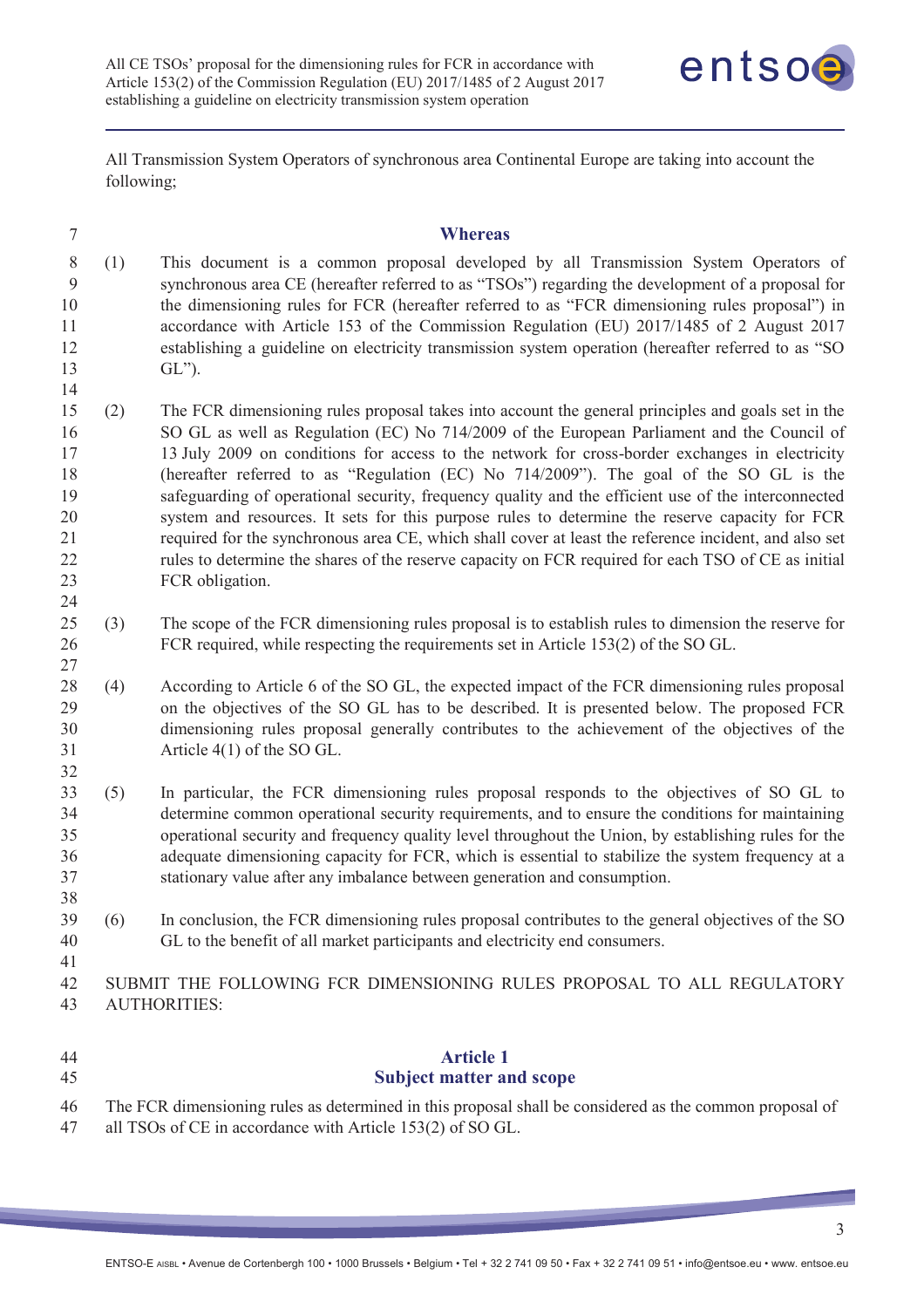

| 48                                                                                     | <b>Article 2</b>                                                                                                                                                                                                                                                                                                                                                                                                                                                                                                                                                                                                                                                                                                                                                                                                                                                                                                                                                                                                                                                                                                                                                                                                                                                                                              |
|----------------------------------------------------------------------------------------|---------------------------------------------------------------------------------------------------------------------------------------------------------------------------------------------------------------------------------------------------------------------------------------------------------------------------------------------------------------------------------------------------------------------------------------------------------------------------------------------------------------------------------------------------------------------------------------------------------------------------------------------------------------------------------------------------------------------------------------------------------------------------------------------------------------------------------------------------------------------------------------------------------------------------------------------------------------------------------------------------------------------------------------------------------------------------------------------------------------------------------------------------------------------------------------------------------------------------------------------------------------------------------------------------------------|
| 49                                                                                     | <b>Definitions and interpretation</b>                                                                                                                                                                                                                                                                                                                                                                                                                                                                                                                                                                                                                                                                                                                                                                                                                                                                                                                                                                                                                                                                                                                                                                                                                                                                         |
| 50                                                                                     | 1. For the purposes of the FCR dimensioning rules proposal, terms used in this document shall have the                                                                                                                                                                                                                                                                                                                                                                                                                                                                                                                                                                                                                                                                                                                                                                                                                                                                                                                                                                                                                                                                                                                                                                                                        |
| 51                                                                                     | meaning of the definitions included in Article 3 of the SO GL, Article 2 of Regulation (EC) 714/2009,                                                                                                                                                                                                                                                                                                                                                                                                                                                                                                                                                                                                                                                                                                                                                                                                                                                                                                                                                                                                                                                                                                                                                                                                         |
| 52                                                                                     | Article 2 of Directive 2009/72/EC and Article 2 of Commission Regulation (EU) 543/2013.                                                                                                                                                                                                                                                                                                                                                                                                                                                                                                                                                                                                                                                                                                                                                                                                                                                                                                                                                                                                                                                                                                                                                                                                                       |
| 53                                                                                     | In this FCR dimensioning rules proposal, unless the context requires otherwise:                                                                                                                                                                                                                                                                                                                                                                                                                                                                                                                                                                                                                                                                                                                                                                                                                                                                                                                                                                                                                                                                                                                                                                                                                               |
| 54                                                                                     | 2.                                                                                                                                                                                                                                                                                                                                                                                                                                                                                                                                                                                                                                                                                                                                                                                                                                                                                                                                                                                                                                                                                                                                                                                                                                                                                                            |
| 55                                                                                     | a) the singular indicates the plural and vice versa;                                                                                                                                                                                                                                                                                                                                                                                                                                                                                                                                                                                                                                                                                                                                                                                                                                                                                                                                                                                                                                                                                                                                                                                                                                                          |
| 56                                                                                     | b) the table of contents and headings are inserted for convenience only and do not affect the                                                                                                                                                                                                                                                                                                                                                                                                                                                                                                                                                                                                                                                                                                                                                                                                                                                                                                                                                                                                                                                                                                                                                                                                                 |
| 57                                                                                     | interpretation of this FCR dimensioning rules proposal; and                                                                                                                                                                                                                                                                                                                                                                                                                                                                                                                                                                                                                                                                                                                                                                                                                                                                                                                                                                                                                                                                                                                                                                                                                                                   |
| 58                                                                                     | c) any reference to legislation, regulations, directive, order, instrument, code or any other enactment                                                                                                                                                                                                                                                                                                                                                                                                                                                                                                                                                                                                                                                                                                                                                                                                                                                                                                                                                                                                                                                                                                                                                                                                       |
| 59                                                                                     | shall include any modification, extension or re-enactment of it then in force.                                                                                                                                                                                                                                                                                                                                                                                                                                                                                                                                                                                                                                                                                                                                                                                                                                                                                                                                                                                                                                                                                                                                                                                                                                |
| 60                                                                                     | <b>Article 3</b>                                                                                                                                                                                                                                                                                                                                                                                                                                                                                                                                                                                                                                                                                                                                                                                                                                                                                                                                                                                                                                                                                                                                                                                                                                                                                              |
| 61                                                                                     | Dimensioning rules for the TSOs of th synchronous area CE                                                                                                                                                                                                                                                                                                                                                                                                                                                                                                                                                                                                                                                                                                                                                                                                                                                                                                                                                                                                                                                                                                                                                                                                                                                     |
| 62                                                                                     | The FCR dimensioning for the synchronous area CE in positive and negative direction is equal to the                                                                                                                                                                                                                                                                                                                                                                                                                                                                                                                                                                                                                                                                                                                                                                                                                                                                                                                                                                                                                                                                                                                                                                                                           |
| 63                                                                                     | reference incident of 3000 MW, according to SO GL article 153(2b.i).                                                                                                                                                                                                                                                                                                                                                                                                                                                                                                                                                                                                                                                                                                                                                                                                                                                                                                                                                                                                                                                                                                                                                                                                                                          |
| 64<br>65<br>66<br>67                                                                   | The shares of the reserve capacity on FCR required for each TSO $P_i$ as initial FCR obligation for a<br>considered calendar year $t$ shall be based on the following expression, according to Article 153(2d) for all<br>TSOs in SA CE:                                                                                                                                                                                                                                                                                                                                                                                                                                                                                                                                                                                                                                                                                                                                                                                                                                                                                                                                                                                                                                                                      |
|                                                                                        | $P_{i,t} = FCR_{dimensioning} \cdot \left(\frac{G_{i,t-2} + L_{i,t-2}}{G_{u,t-2} + L_{u,t-2}}\right)$                                                                                                                                                                                                                                                                                                                                                                                                                                                                                                                                                                                                                                                                                                                                                                                                                                                                                                                                                                                                                                                                                                                                                                                                         |
| 68<br>69<br>70<br>71<br>72<br>73<br>74<br>75<br>76<br>77<br>78<br>79<br>80<br>81<br>82 | With:<br>$P_{i,t}$ being the initial FCR obligation for TSO <i>i</i> for the calendar year <i>t</i> ;<br>$FCR_{dimensioning}$ being the FCR dimensioning value calculated for synchronous area CE;<br>$\bullet$<br>$G_{i,t-2}$ being the electricity generated in the control area <i>i</i> (including the electricity production for<br>$\bullet$<br>exchange of reserves and scheduled electricity production from jointly operated units or groups)<br>during the second last calendar year with respect to the considered year $t$ ;<br>• $L_{i,t-2}$ being the electricity consumption in the control area <i>i</i> during the second last calendar year<br>with respect to the considered year $t$ ;<br>$G_{u,t-2}$ being the total (sum of) electricity production in all control areas of the synchronous area<br>CE during the second last calendar year with respect to the considered year $t$ ;<br>$L_{u,t-2}$ being the total consumption in all control areas of the synchronous area CE during the<br>second last calendar year with respect to the considered year t.<br>Every year but not later than March $31th$ , each TSO of the synchronous area CE shall provide to each other<br>the data regarding the generation and consumption in its control area in the previous calendar year. |
| 83                                                                                     | <b>Article 4</b>                                                                                                                                                                                                                                                                                                                                                                                                                                                                                                                                                                                                                                                                                                                                                                                                                                                                                                                                                                                                                                                                                                                                                                                                                                                                                              |
| 84                                                                                     | Publication and implementation of the FCR dimensioning rules proposal                                                                                                                                                                                                                                                                                                                                                                                                                                                                                                                                                                                                                                                                                                                                                                                                                                                                                                                                                                                                                                                                                                                                                                                                                                         |
| 85                                                                                     | The TSOs shall publish the FCR dimensioning rules proposal without undue delay after all NRAs have                                                                                                                                                                                                                                                                                                                                                                                                                                                                                                                                                                                                                                                                                                                                                                                                                                                                                                                                                                                                                                                                                                                                                                                                            |
| 86                                                                                     | 1.                                                                                                                                                                                                                                                                                                                                                                                                                                                                                                                                                                                                                                                                                                                                                                                                                                                                                                                                                                                                                                                                                                                                                                                                                                                                                                            |
| 87                                                                                     | approved the proposal or a decision has been taken by the Agency for the Cooperation of Energy                                                                                                                                                                                                                                                                                                                                                                                                                                                                                                                                                                                                                                                                                                                                                                                                                                                                                                                                                                                                                                                                                                                                                                                                                |
| 88                                                                                     | Regulators in accordance with Article $6(1)$ and $(8)$ of the SO GL.                                                                                                                                                                                                                                                                                                                                                                                                                                                                                                                                                                                                                                                                                                                                                                                                                                                                                                                                                                                                                                                                                                                                                                                                                                          |